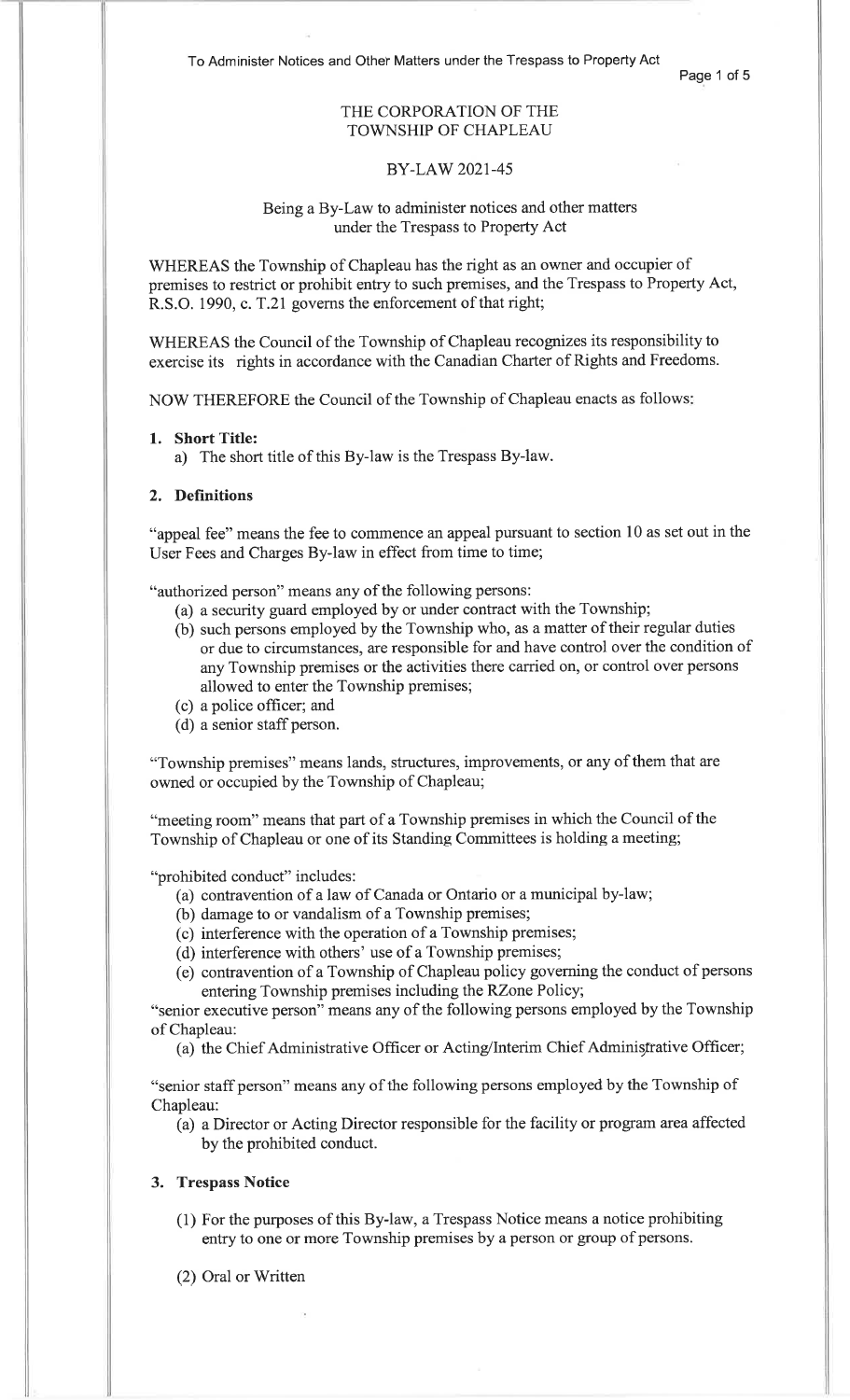A Trespass Notice may be given orally or in writing.

### (3) Confirm Oral in Writing

 A Trespass Notice given orally and prohibiting entry to one or more Township premises for longer than seven days shall be confirmed in writing as soon as ispracticable, but the failure to do so does not make the oral notice ineffective.

# 4. Factors in Giving Trespass Notice

In determining whether to give or extend a Trespass Notice to a person pursuant to thisBy-law, the locations where entry is prohibited, and the duration of the prohibition, consideration shall be given to the following factors:

- a) the feasibility and effectiveness of any warnings to the person or graduatedrestrictions placed on the person;
- b) any operational or staff requirements or limitations;
- c) the severity of the harm or potential harm caused by the person's prohibited conduct to staff, members of the public or property;
- 
- d) the person's level of ability and circumstances; e) the history of the person's conduct and interactions on Township premises;
- <sup>0</sup>the likelihood of recurrence of the prohibited conduct by the person; g) the impact of restrictions or prohibitions on the person; and
- 
- h) whether and to what extent the person who engaged in the prohibited misconduct was exercising her/his right to participate in the democratic process.

#### 5. Short Term Notice

An authorized person who has reason to believe that a person has engaged in prohibited conduct may give to the person a Trespass Notice that prohibits entry to one or moreTownship premises for not more than seven days.

## 6. Longer Term Notice

(1) A senior executive person who has reason to believe that aperson has engaged in prohibited conduct may give to the person a Trespass Notice that prohibits entryto one or more Township premises for not more than one year.

### Extension of Notice

- (2) A senior executive person may extend the term of a Trespass Notice given pursuant to section 5 to a term of not more than one year by giving to the personnotice of the extension.
- (3) Upon request by the person who has received a Trespass Notice or an extension of <sup>a</sup>longer term Trespass Notice, the senior executive person issuing the notice shall provide written reasons for the notice and such reasons will address the relevantfactors in section 4.

## 7. Longer Ban from Township Premises

(1) A senior executive person who has reason to believe that a person has engaged inprohibited conduct of a serious or continuing nature may give to the person a Trespass Notice that prohibits entry to one or more Township premises for not more than five years. However, before issuing such a notice, the senior executiveperson shall obtain prior approval to issue such notice from Council.

### Extension of Ban

(2) A senior executive person may seek approval from Council to extend the term ofa Trespass Notice given or extended pursuant to sections 5 or 6 to a term of notmore than five years by giving to the person notice of the extension.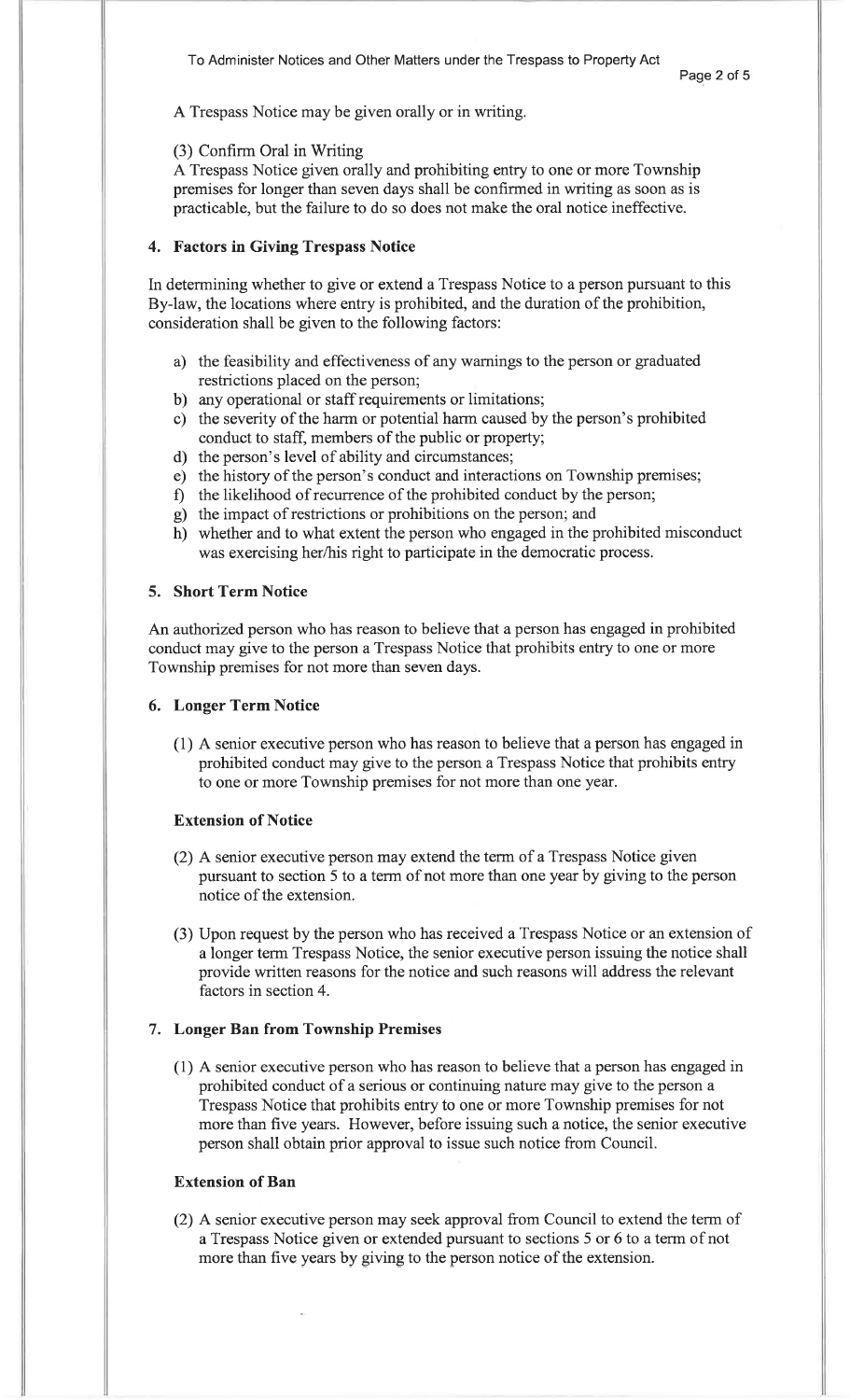To Administer Notices and Other Matters under the Trespass to Property Act

Page 3 of 5

(3) Upon request by the person who has received a Trespass Notice or an extension of a longer term Trespass Notice, the senior executive person issuing the notice shallprovide written reasons for the notice and such reasons will address the relevantfactors in section 4.

# 8. Review and Extension

- (1) Prior to the termination of a Trespass Notice given or extended pursuant to section 6 or this section, a senior executive person may extend the term of the Trespass Notice for not more than two more years by giving the person notice of the extension if the senior executive person has reason to believe thatthe person has during term of the Trespass Notice under review:
- (a) violated the Trespass Notice; or
- (b) engaged in further or continued prohibited conduct.

# (2) Notice of Termination

 If a Trespass Notice is given without a termination date and a senior executive persondetermines not to extend a Trespass notice pursuant to subsection (1), the senior executive person shall promptly advise the person that the Trespass Notice has beenterminated.

## 9. Revocation

A person who has given a Trespass Notice, or someone to whom they report directly or indirectly, may revoke the Trespass Notice and may impose such conditions respectingthe revocation as the person considers appropriate.

#### 10. Appeal

(1) A person who has received a Trespass Notice or extension of a Trespass nofice with a term of more than one month may appeal the Trespass Notice by giving written notice of the appeal to the Clerk and paying any appeal fee within threeweeks of receiving the Trespass Notice.

## (2) Manner of Hearing

 An appeal pursuant to subsection (1) shall be heard by an Appeal Officer in a manner appropriate to the circumstances of the person and the prohibited conduct underlyingthe Trespass Notice as determined by the Appeal Officer.

#### (3) Notice of Hearing

 The Appeal Officer shall provide notice of date, time and manner of the hearing of the appeal no fewer than seven days prior to the hearing to the person who received the Trespass Notice and to the senior staff person who gave the Trespass Notice underappeal.

#### (4) Powers on Appeal

 On an appeal pursuant to subsection (1), subject to subsection (5), an Appeal Officermay:

- (a) revoke the Trespass Notice;
- (b) shorten the term of the Trespass Notice;
- (c) remove prohibited locations from the Trespass Notice; or
- (d) affirm the Trespass Notice.

#### 5. Failure to Participate or Attend

If a person who appeals a Trespass Notice fails to participate in or attend the hearing ofthe appeal as notified pursuant to subsection (3), the Trespass Notice is deemed to beaffirmed.

# 6. Decision Final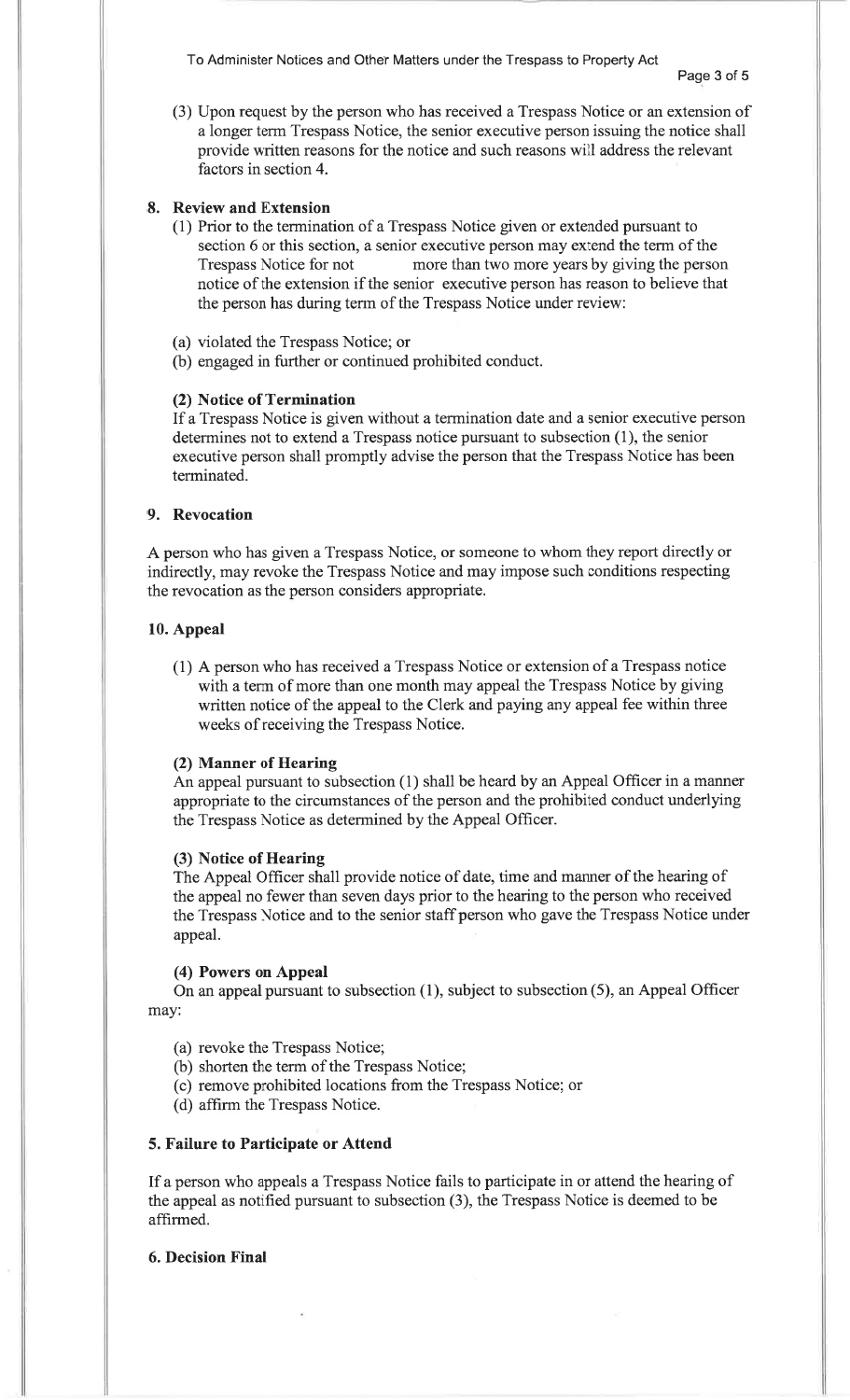A decision of an Appeal Officer is final and not subject to review by Council or theAppellant.

# 7. Appeal Officer

For the purposes of this section, subject to subsection (8), an Appeal Officer shall meanany one of the following persons:

- (a) The Township's legal counsel;
- (b) Any other person appointed to this role by Council

# 8. Involvement in Determining Terms

Despite subsection (7), no person who was involved in the determination of the terms ofthe Trespass Notice under appeal shall be the Appeal Officer who hears the appeal.

#### 9. Meetings Exception

A Trespass Notice is not effective during the period and only to the extent that the Trespass Notice prevents a person from entering or remaining in a meeting roomprovided the person complies with the following conditions:

- (a) the person notifies the Township Clerk of their intention to attend the meeting nolater than 24 hours prior to the scheduled start of the meeting;
- (b) the person enters the meeting room no earlier than 15 minutes prior to thescheduled start of the meeting;
- (c) the person remains in the meeting room no longer than 15 minutes after themeeting is adjoumed; and
- (d) the person complies with any directions given by the Chair of the meeting respecting conduct at the meeting.

# 10. Invitation to Attend

A senior staff person may give to a person who has received a Trespass Notice anInvitation to Attend a Township premises which shall specify the following:

- (a) the purpose for attending at the Township premises;
- (b) he date and time of the approved attendance at the Township premises;
- (c) the address of the Township premises where the person is approved to attend;
- (d) instructions for who to contact when the person arrives for the approvedattendance at the Township premises; and
- (e) that the Trespass Notice remains in effect except for the approved attendance inaccordance with the Invitation to Attend.

# 11. Effect of Invitation to Attend

A Trespass Notice is not effective during the period and only to the extent that the Trespass Notice prevents a person from entering or remaining at the Township premisesspecified in the Invitation to Attend.

#### 12. Request for Invitation to Attend

If a person who has received a Trespass Notice needs to enter Township premises to conduct business with the Township and is prevented from doing so by the Trespass Notice, the person may request an Invitation to Attend from the senior staff person whogave the person the Trespass Notice (or a senior executive person, if that senior staffperson is not available), which request shall include the following information:

- (a) the purpose for attending at the Township premises;
- (b) the reasons why attending at the Township premises is necessary; and
- (c) the address of the Township premises where the person wishes to attend.